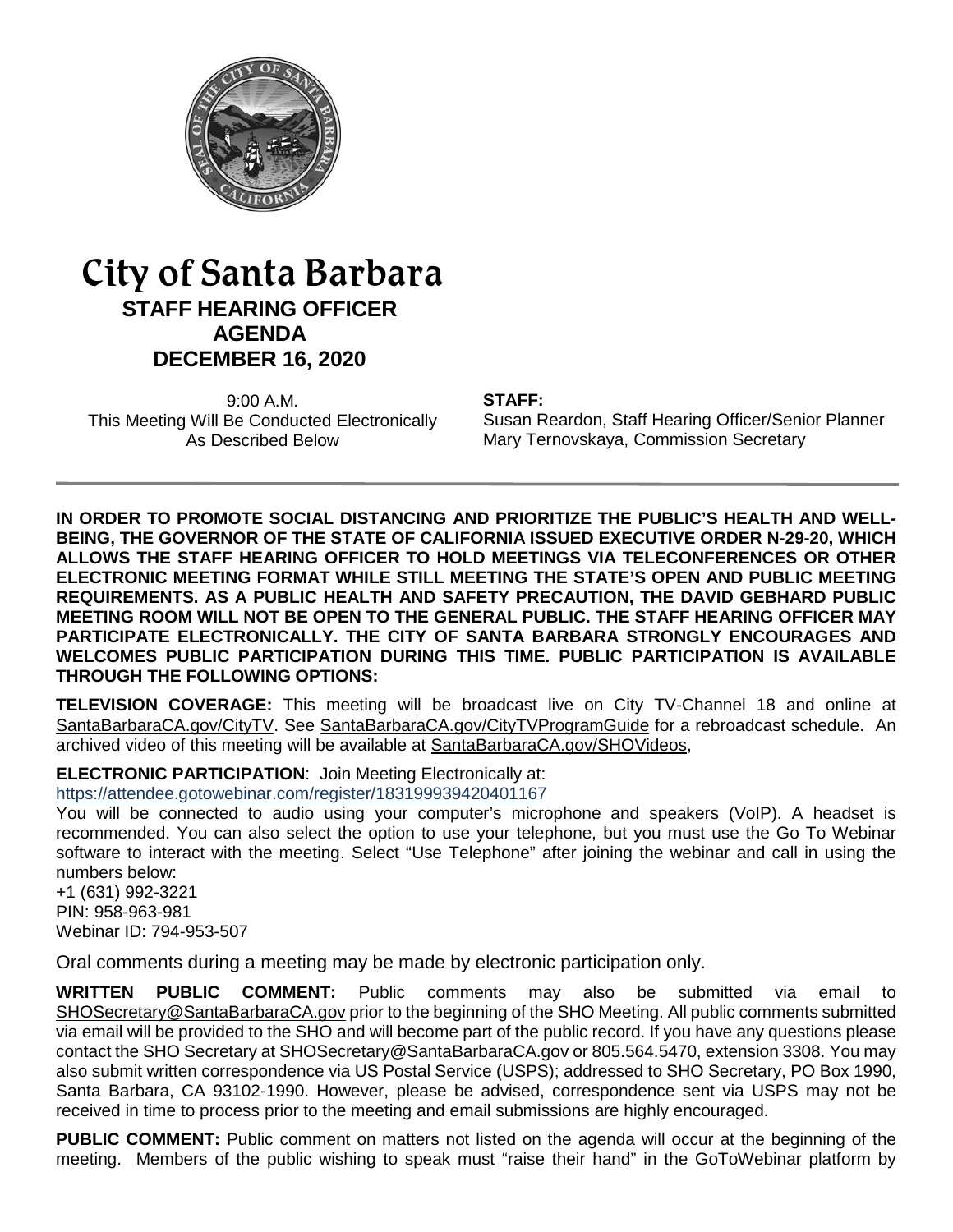selecting the virtual hand icon, which is generally located on most devices in the upper right hand corner of the screen. When persons are called on to speak, their microphone will be activated and they will be notified to begin speaking. Each speaker will be given a total of 2 minutes to address the SHO. Pooling of time is not allowed during general public comment. The time allotted for general public comment at the beginning of the meeting is 30 minutes. The SHO, upon majority vote, may decline to hear a speaker on the grounds that the subject matter is beyond the SHO's subject matter jurisdiction.

**PUBLIC COMMENT ON AGENDIZED ITEMS:** Members of the public wishing to speak on this matter must "raise their hand" in the GoToWebinar platform by selecting the virtual hand icon during the presentation of that item. The "raise hand" icon is generally located on most devices in the upper right hand corner of the screen. When persons are called on to speak, their microphone will be activated and they will be notified to begin speaking. Each speaker will be given a total of 2 minutes to address the Council. Pooling of time is not permitted during meetings conducted electronically.

If you want to be listed as an interested party on an item you have the following options available to submit a request: 1. Submit an e-mail request to [SHOSecretary@SantaBarbaraCA.gov,](mailto:SHOSecretary@SantaBarbaraCA.gov) 2. Call the SHO Secretary at (805) 564-5470, ext. 3308, or 3. Submit a written request via US Postal Service (USPS); addressed to SFDB Secretary, PO Box 1990, Santa Barbara, CA 93102-1990. **You will need to provide your Name, Email Address, Mailing Address, and the project number (PLN) you want to be added to.**

**AGENDAS, MINUTES, REPORTS, & PUBLIC RECORD WRITINGS:** Documents relating to agenda items are available for review online at [SantaBarbaraCA.gov/SHO.](http://www.santabarbaraca.gov/SHO) You may contact City Planning staff at (805) 564-5578 for general questions about the status of a case.

**PUBLIC HEARING PROCEDURE:** The order of presentation after the Staff Hearing Officer introduces an item is as follows: 1. Staff Presentation (3 minutes)\*; 2. Applicant Presentation (5 minutes)\*; 3. Public Hearing\*; 4. Additional response by Applicant/Staff (5 minutes)\*; 5. Staff Hearing Officer questions and comments; 6. Staff Hearing Officer consideration of Findings and Conditions of Approval; and 7. Action taken by the Staff Hearing Officer. \**Time may be extended or limited by the Staff Hearing Officer.*

**AMERICANS WITH DISABILITIES ACT:** If you need services or staff assistance to attend or participate in this meeting, please contact the SHO Secretary at (805) 564-5470, extension 3308. If possible, notification at least 48 hours prior to the meeting will usually enable the City to make reasonable arrangements. Specialized services, such as sign language interpretation or documents in Braille, may require additional lead time to arrange.

**APPEALS:** Decisions of the SHO may be appealed to the Planning Commission. In order to promote social distancing and protect the health and wellbeing of the public, Community Development will no longer be accepting appeals over the counter. For further information and guidelines on how to appeal a decision to the Planning Commission, please contact the Planning staff at (805) 564-5578 as soon as possible. **Appeals and associated fee must be submitted in writing,** *via email to [PlanningCounter@SantaBarbaraCA.gov](mailto:PlanningCounter@SantaBarbaraCA.gov) and by first class mail postage prepaid* **within 10 calendar days of the meeting that the SHO took action or rendered a decision. Appeals and associated fee post marked after the 10th calendar day will not be accepted.** 

**NOTE TO INTERESTED PARTIES:** Only those persons who participate through public comment either orally or in writing on an item on this Agenda have standing to appeal the decision. Grounds for appeal are limited to those issues raised either orally or in written correspondence delivered to the review body at, or prior to, the public hearing.

**NOTICE:** On Thursday, December 10, 2020 this Agenda was posted on the outdoor bulletin board at the Community Development Department, 630 Garden Street and online at [SantaBarbaraCA.gov/SHO.](http://www.santabarbaraca.gov/SHO)

#### **NOTICE OF LINKED DIGITAL PLANS**

*Hyperlinks to project plans are provided in the agenda. If the project plan is available, you will see the address in the agenda displayed as a blue underlined text. To view the project plans, simply click on the blue underlined address.*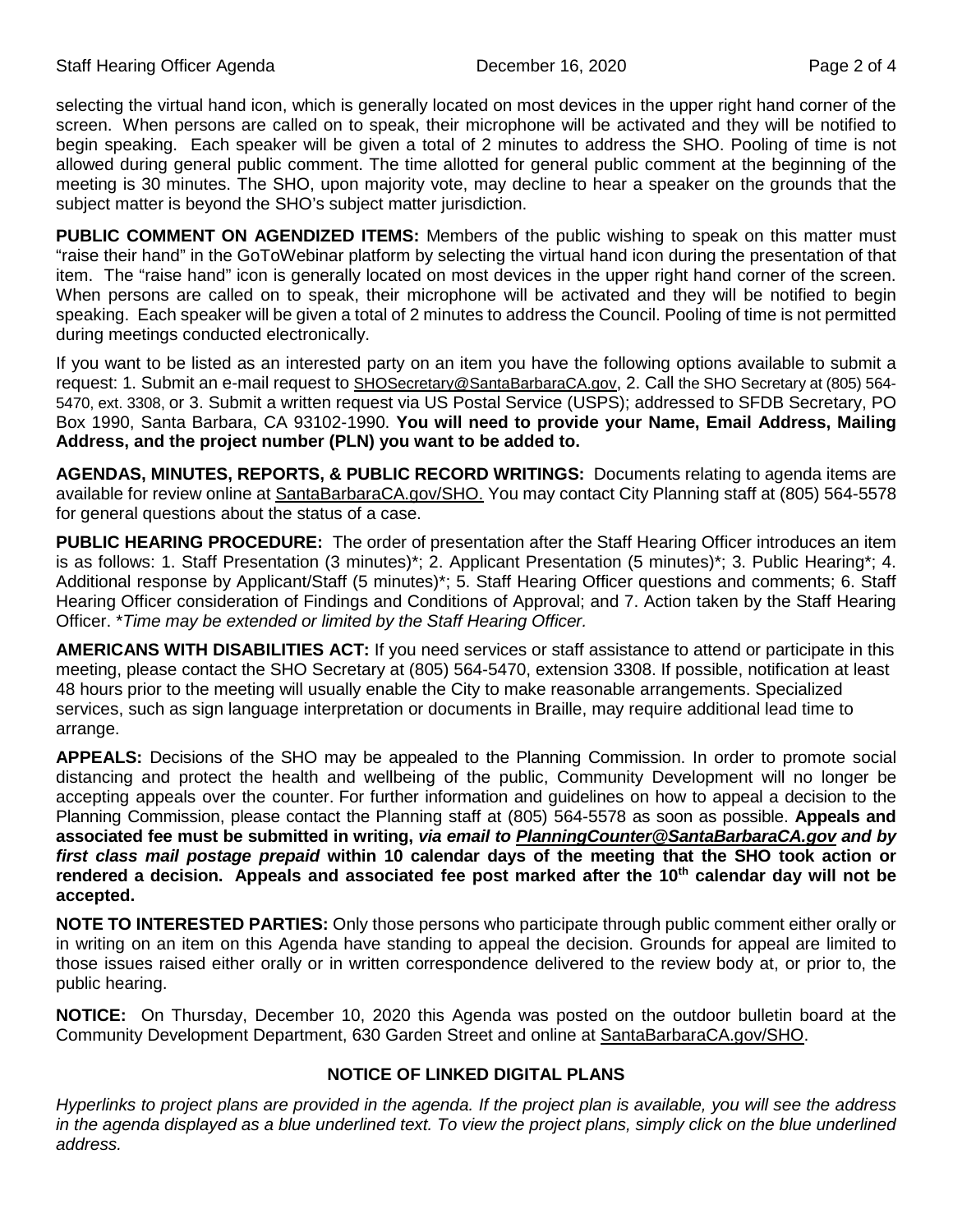## **I. PRELIMINARY MATTERS**

- A. Requests for continuances, withdrawals, postponements, or addition of ex-agenda items.
- B. Announcements and appeals.
	- 1. Announcement of Staff Hearing Officer decision on a Coastal Development Permit for a project at **[246 Palisades Drive](https://www.santabarbaraca.gov/SBdocuments/Advisory_Groups/Staff_Hearing_Officer/Archive/2020_Archives/03_Architectural_Drawings/2020-12-16_December%20_16_2020_246_Palisades_Dr.pdf)** (PLN2020-00402).

The project consists of a proposal to convert the existing 407-square-foot, two-car garage to a detached Accessory Dwelling Unit (ADU) pursuant to California Government Code §65852.2. No parking is required for the ADU. Two tandem uncovered parking spaces in the existing driveway are proposed to serve the existing primary residence. Approval of an "as-built" driveway gate is also requested. The existing 1,215-square-foot one-story residence is proposed to remain. The 6,075 square-foot parcel is zoned E-3/S-D-3 (One-Family Residence/Coastal Overlay) and is located in the Non-Appealable Jurisdiction of the Coastal Zone. A Coastal Development Permit is required because the new ADU is detached from the main residence. The discretionary application required for this project is a Coastal Development Permit (CDP2020-00020) to allow the proposed development in the Non-Appealable Jurisdiction of the City's Coastal Zone (SBMC §28.44.060).

C. Comments from members of the public pertaining to items not on this agenda. Due to time constraints, each person is limited to two minutes.

# **II. PROJECTS**

## **A. APPLICATION OF GEBRAN ESBER, [1236 W MICHELTORENA STREET,](https://www.santabarbaraca.gov/SBdocuments/Advisory_Groups/Staff_Hearing_Officer/Archive/2020_Archives/03_Architectural_Drawings/2020-12-16_December%20_16_2020_1236_W_Micheltorena_St_Revised_Plans.pdf) APN 041- 20NE, GENERAL PLAN DESIGNATION: LOW DENSITY RESIDENTIAL (PLN2020-00436)**

The 14,166 square-foot site is currently developed with a 1,106 square foot, 3-story single family residence with an attached 457 square foot 2-car garage. The proposed project involves a proposal to abate violations in ENF2018-00963, including permitting an asbuilt sunroom, garage door, kitchen bay window, and interior alterations. The project includes demolition of an as-built gas fireplace, removal of as-built exterior stairs at the north and west sides of the residence, and removal of an as-built skylight at the second floor den. The project also includes a second floor bedroom addition and a first floor addition to the kitchen area. The project site is located in the Hillside Design District with an average slope of 70%. The proposed total of 1,936 square feet of development is 46% of the maximum guideline floor to lot area ratio (FAR).

The discretionary application under the jurisdiction of the Staff Hearing Officer required for this project is an Interior Setback Modification to allow for the as-built sunroom and cantilevered deck to encroach into the northern interior setback. (SBMC §30.20.030 and SBMC §30.250.030.B).

The Environmental Analyst has determined that the project is exempt from further environmental review pursuant to the California Environmental Quality Act Guidelines Section 15301 – Existing Facilities.

Case Planner: Ted Hamilton, Assistant Planner Email: [THamilton@SantaBarbaraCA.gov](mailto:THamilton@SantaBarbaraCA.gov) Phone: (805) 564-5470, ext. 5541